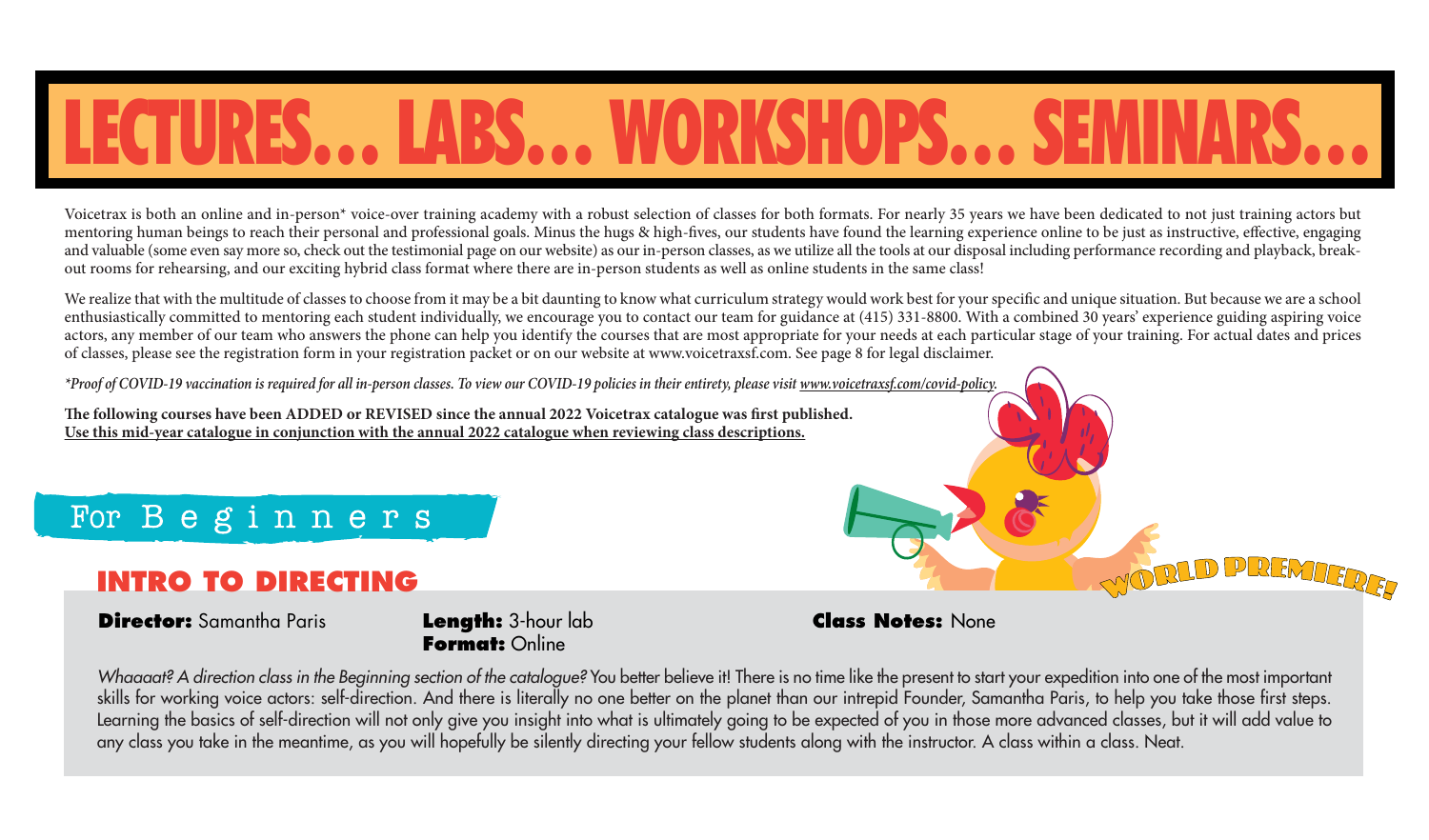# **LECTURES… LABS…WORKSHOPS… SEMINARS…**

Voicetrax is both an online and in-person\* voice-over training academy with a robust selection of classes for both formats. For over 30 years we have been dedicated to not just training actors but mentoring human beings to reach their personal and professional goals. Minus the hugs & high-fives, our students have found the learning experience online to be just as instructive, effective, engaging and valuable *(some*) *even say more so, check out the testimonial page on our website*) as our in-person classes, as we utilize all the tools at our disposal including performance recording and playback, breakout rooms for rehearsing, and our all-new hybrid class format where there are both in-person students as well as online students in the same class!

We realize that with the multitude of classes to choose from it may be a bit daunting to know what curriculum strategy would work best for your specific and unique situation. But because we are a school enthusiastically committed to mentoring each student individually, we encourage you to contact our team for guidance at (415) 331-8800. Any member of our team who answers the phone can help you identify the courses that are most appropriate for your needs at each particular stage of your training. For actual dates and prices of classes, please see the registration form on our website at www.voicetraxsf.com. See page 18 for legal disclaimer.

*\*Proof of COVID-19 vaccination is required for all in-person classes. To view our COVID-19 policies in their entirety, please visit www.voicetraxsf.com/covid-policy*

### For Beginners

#### **BEGINNING SEMINAR**

**Director:** Vicki Baum, Aaron Miner **Length:** 10-hour weekend seminar **Class Notes:** None

**34**

Launch into a weekend packed full of information, performance exercises and FUN! You'll explore basic voice acting fundamentals including detailed acting choices, script interpretation, microphone technique, monologues, dialogues, improv and video game characters – *including playback and feedback of recorded performances*, making this class a unique experience in online/hybrid (both in-person and online students in same class) training choices. Get ready to jump in from the very beginning experimenting with partner improv exercises and audience participation guessing games that revolve around making specific acting choices. By the end of the weekend, you'll have a solid understanding of the voice acting craft, and an awareness of the particular skills and techniques you'll need to succeed in the current marketplace, and perhaps even a different perspective of who you are and what stories and characters you can create!